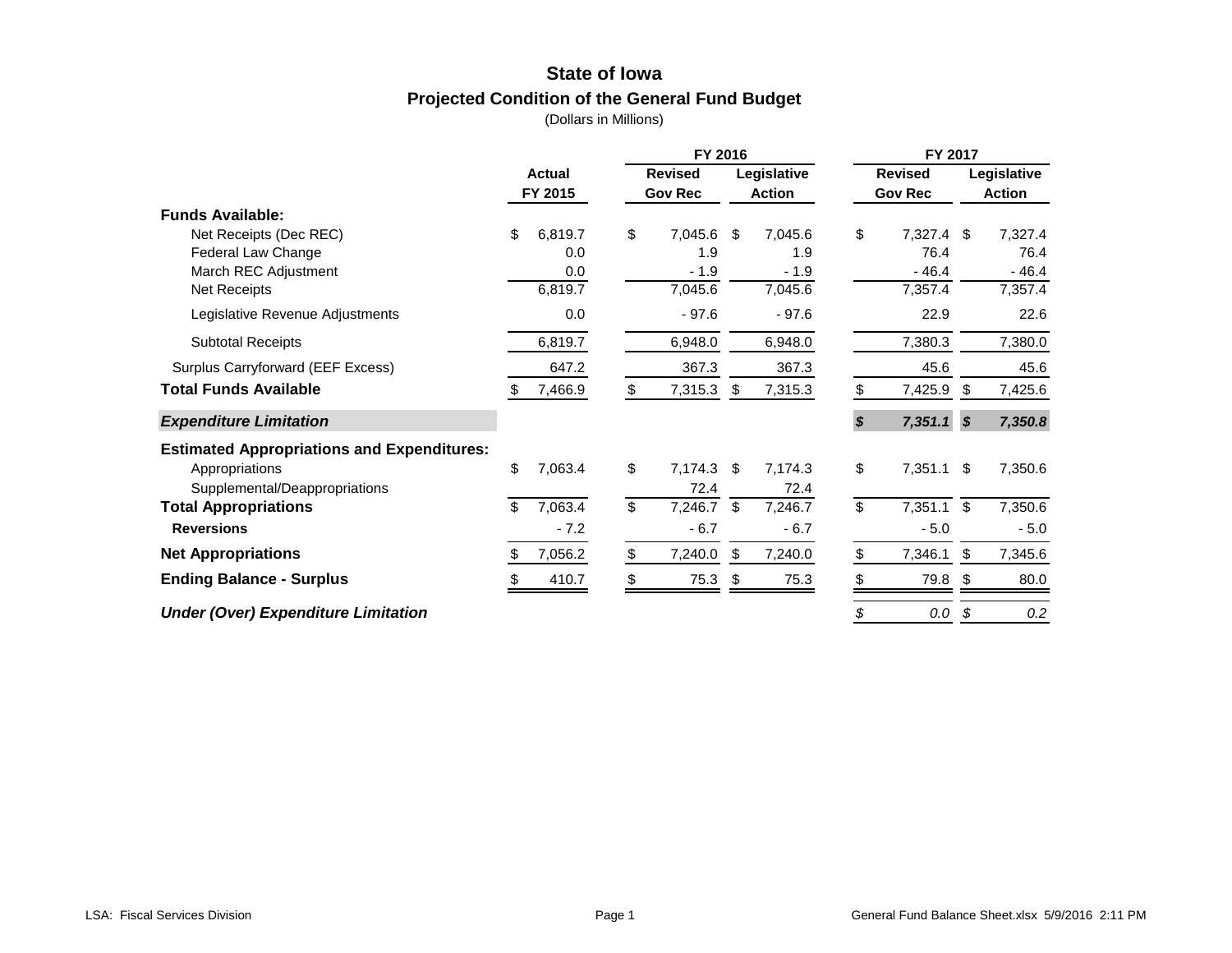# **State of Iowa Status of General Fund Appropriation Bills**

|                    |                                          | Gov Rec             |         |      | Legislative Action  |         |
|--------------------|------------------------------------------|---------------------|---------|------|---------------------|---------|
| Bill No.           | <b>Bill Name</b>                         | <b>FY 2016 Supp</b> | FY 2017 |      | <b>FY 2016 Supp</b> | FY 2017 |
| SF 2314            | Administration and Regulation            | \$<br>$0.0$ \$      | 51.9    | ∣\$  | $0.0$ \$            | 50.8    |
| HF 2454            | Agriculture and Natural Resources        | 0.0                 | 43.1    |      | 0.0                 | 43.1    |
| HF 2455            | Economic Development                     | 0.0                 | 43.8    |      | 0.0                 | 43.1    |
| SF 2323            | Education                                | 0.0                 | 1,014.9 |      | 0.0                 | 1,009.7 |
| HF 2460            | <b>Health and Human Services</b>         | 0.0                 | 1,860.5 |      | 0.0                 | 1,837.0 |
| <b>HF 2458</b>     | <b>Justice System</b>                    | 0.0                 | 569.6   |      | 0.0                 | 566.5   |
| <b>HF 2457</b>     | Judicial Branch                          | 0.0                 | 190.1   |      | 0.0                 | 181.8   |
| SF 2324            | Infrastructure Bill                      | 0.0                 | 0.0     |      | 0.0                 | $-17.5$ |
| <b>SF 174</b>      | School Supplemental State Aid            | 0.0                 | 3,099.7 |      | 0.0                 | 3,106.7 |
| SF 2109            | FY 2017 Supplemental Appropriations Bill | 72.6                | 0.0     |      | 72.4                | 0.0     |
| HF 2459            | <b>Standing Appropriations Bill</b>      | 0.0                 | 0.0     |      | 0.0                 | $-26.5$ |
| Gov Rec            | Governor's Adjustment (Revised Budget)   | $-0.2$              | $-61.0$ |      | 0.0                 | 0.0     |
| <b>Current Law</b> | Standing Appropriations (Current Law)    | 0.0                 | 538.4   |      | 0.0                 | 555.9   |
|                    | Total                                    | 72.4 \$             | 7.351.1 | ا \$ | $72.4$ \$           | 7.350.6 |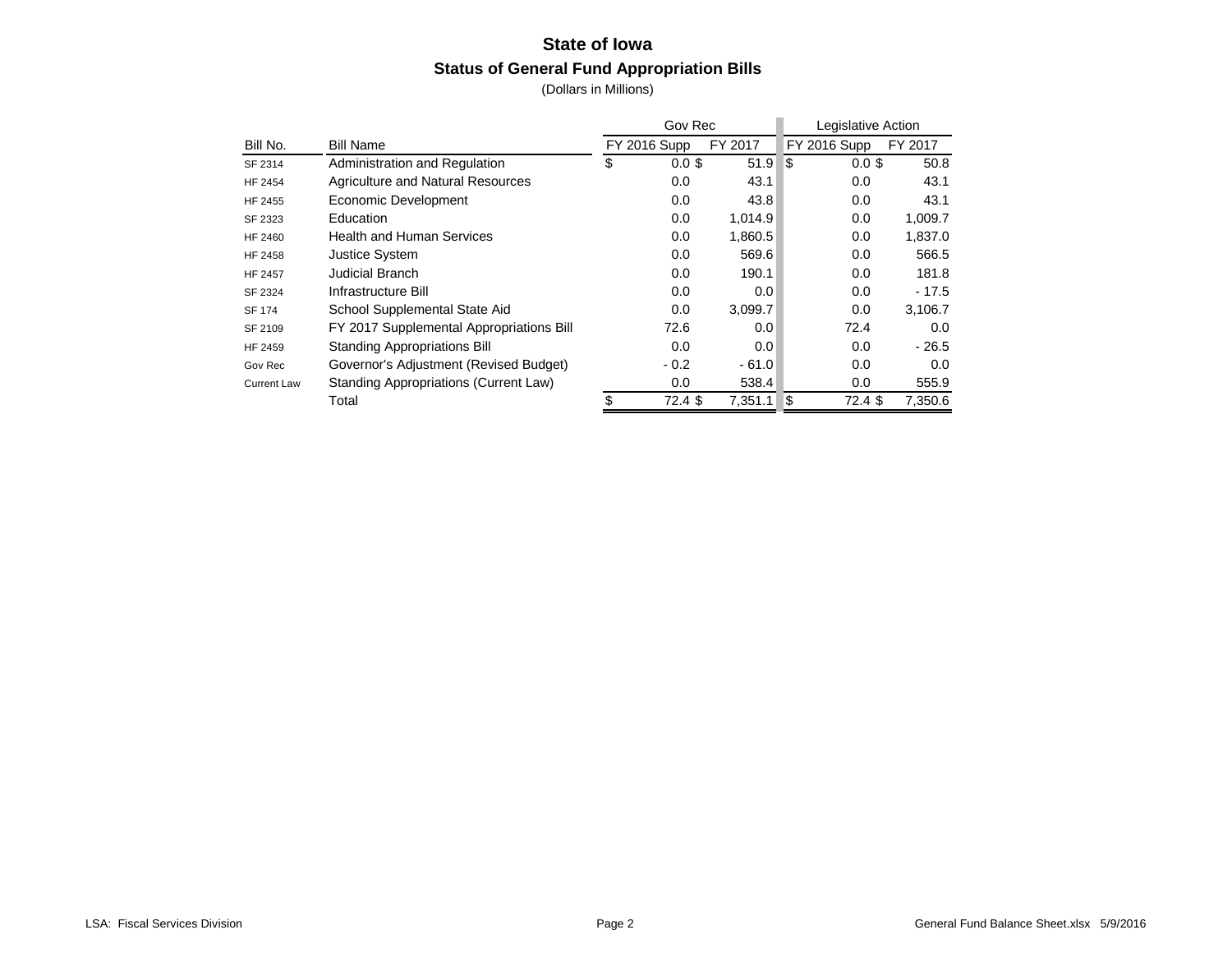# **State of Iowa General Fund Revenue Adjustments by Act**

|          |                                      | <b>Revised Gov Rec</b> |         |     |            | <b>Legislative Action</b> |
|----------|--------------------------------------|------------------------|---------|-----|------------|---------------------------|
| Bill No. |                                      | FY 2016                | FY 2017 |     | FY 2016    | FY 2017                   |
| Gov      | Federal Deductibility (Automatic)    | \$<br>$0.0$ \$         | 0.0     | - 3 | $0.0$ \$   | 0.0                       |
| HF 2433  | Internal Revenue Code (IRC) Coupling | - 97.6                 | 23.6    |     | $-97.6$    | 23.6                      |
| SF 2314  | Inspections and Appeals Fees         |                        | $-0.7$  |     |            | $-0.7$                    |
| SF 2306  | Disaster Worker Exemption            |                        |         |     |            | $-0.2$                    |
| HF 2436  | Real Estate Appraisal                |                        |         |     |            | $-0.1$                    |
|          |                                      |                        |         |     |            |                           |
| Total    |                                      | $-97.6$ \$             | 22.9    | - 3 | $-97.6$ \$ | 22.6                      |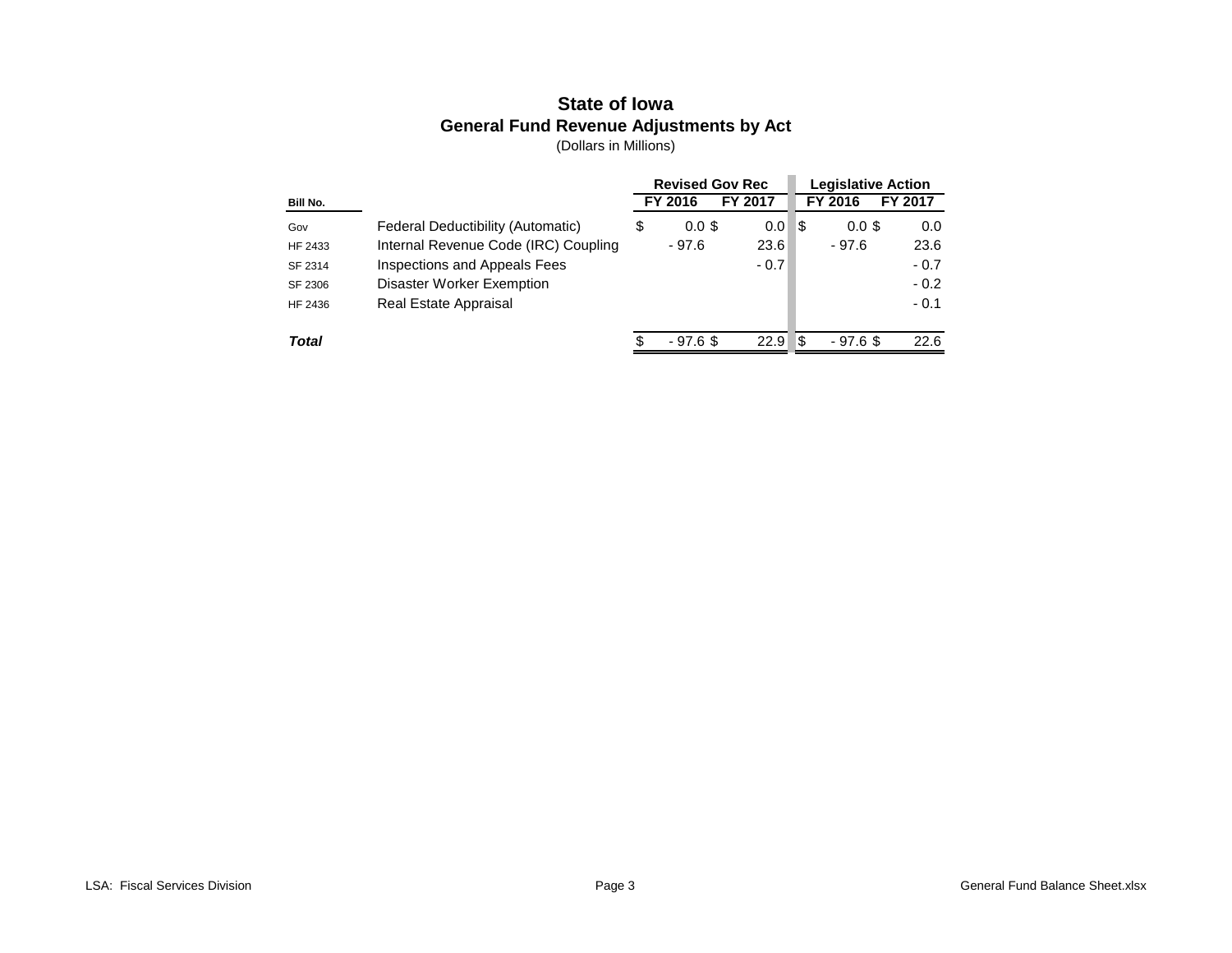# **State of Iowa Expenditure Limitation Calculation**

|                                                 |            |                        | FY 2017       |     |                           |                           |               |
|-------------------------------------------------|------------|------------------------|---------------|-----|---------------------------|---------------------------|---------------|
|                                                 |            | <b>Revised Gov Rec</b> |               |     |                           | <b>Legislative Action</b> |               |
|                                                 | Amount     | %                      | Expend. Limit |     | Amount                    | %                         | Expend. Limit |
| <b>Revenue Estimating Conference</b>            |            |                        |               |     |                           |                           |               |
| Total (March 2015 Estimate)                     | \$7,357.4  | 99%                    | \$<br>7,283.8 |     | $\frac{1}{2}$ 7,357.4 99% |                           | \$<br>7,283.8 |
| <b>Revenue Adjustments:</b>                     |            |                        |               |     |                           |                           |               |
| Federal Deductibility (Automatic)<br>Gov        | \$<br>0.0  | $0\%$ \$               | 0.0           | l\$ | 0.0                       | $99\%$ \$                 | 0.0           |
| Internal Revenue Code (IRC) Coupling<br>HF 2433 | 23.6       | 95%                    | 22.4          |     | 23.6                      | 95%                       | 22.4          |
| Inspections and Appeals Fees<br>SF 2314         | $-0.7$     | 100%                   | $-0.7$        |     | $-0.7$                    | 100%                      | $-0.7$        |
| Disaster Worker Exemption<br>SF 2306            | 0.0        | 0%                     | 0.0           |     | $-0.2$                    | 100%                      | $-0.2$        |
| HF 2436 Real Estate Appraisal                   | 0.0        | 0%                     | 0.0           |     | $-0.1$                    | 100%                      | $-0.1$        |
| <b>Subtotal Revenue Adjustment</b>              | \$<br>22.9 |                        | \$<br>21.7    | ∣\$ | 22.6                      |                           | 21.4          |
| <b>Transfer from Economic Emergency Fund</b>    | \$<br>45.6 | 100%                   | \$<br>45.6    | ß.  | 45.6                      | 100%                      | \$<br>45.6    |
| <b>Total Adjustments</b>                        | \$<br>68.5 |                        | \$<br>67.3    | l\$ | 68.2                      |                           | \$<br>67.0    |
| <b>Expenditure Limitation</b>                   | 7,425.9    |                        | 7,351.1       |     | $\frac{1}{2}$ 7,425.6     |                           | 7,350.8       |
|                                                 |            |                        |               |     |                           |                           |               |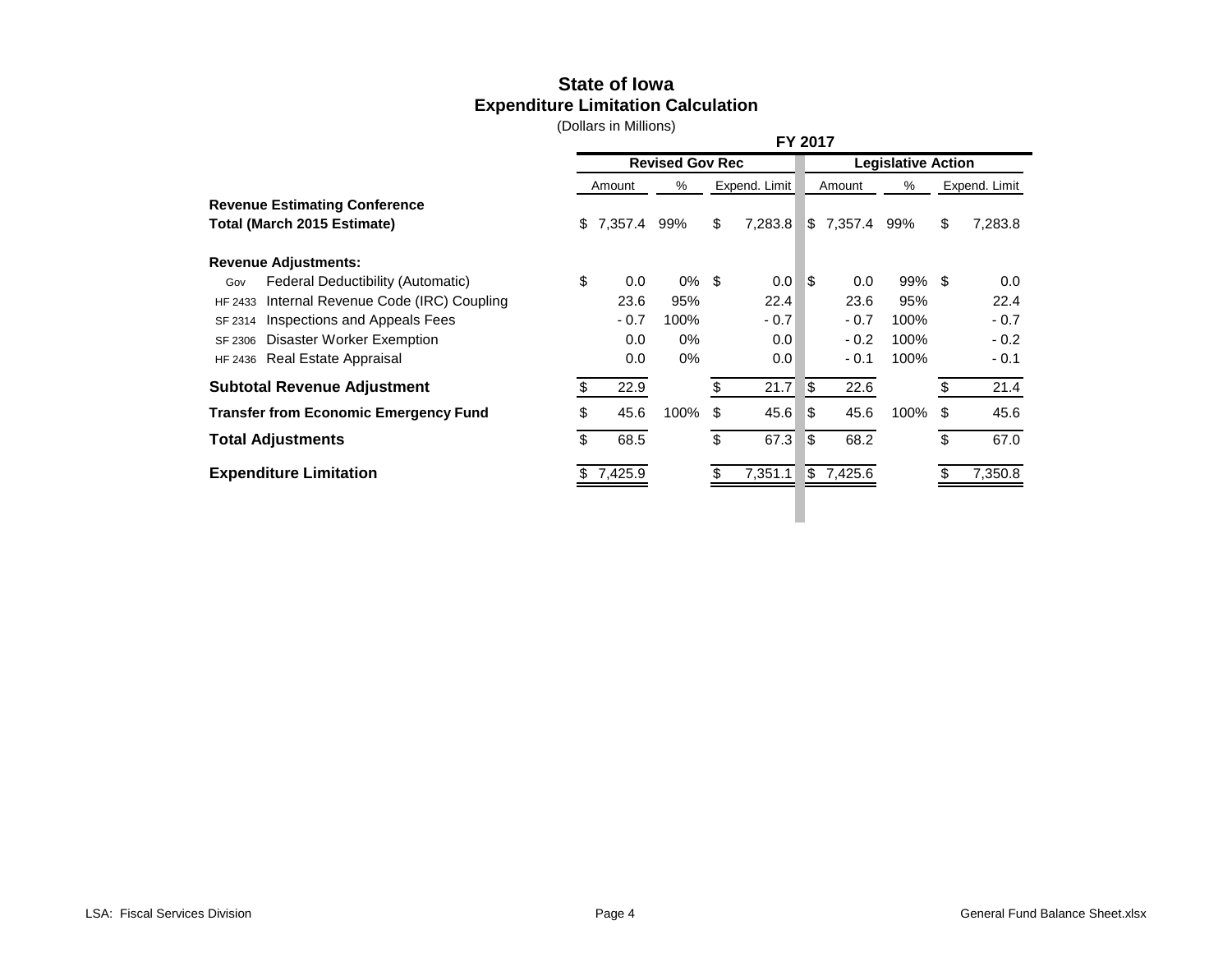#### **State of Iowa Reserve Funds**

|    |          |                   |          |                |          |             |         |                | Leg. Action |
|----|----------|-------------------|----------|----------------|----------|-------------|---------|----------------|-------------|
|    |          |                   |          |                |          |             |         |                |             |
| \$ | 489.3    | \$                | 523.3    | \$             | 523.3    | \$          | 539.0   | -\$            | 539.0       |
|    | 706.8    |                   | 410.7    |                | 410.7    |             | 75.3    |                | 75.3        |
|    | 1.0      |                   | 0.0      |                | 0.0      |             | 0.0     |                | 0.0         |
| S  | 1,197.1  | S                 | 934.0    | \$             | 934.0    |             | 614.3   | S              | 614.3       |
|    |          |                   |          |                |          |             |         |                |             |
| \$ | 0.0      | \$                | 0.0      | \$             | 0.0      | \$          | 0.0     | -\$            | 0.0         |
|    | 0.0      | \$                | 0.0      | \$             | 0.0      | \$          | 0.0     | \$             | 0.0         |
|    | 0.0      |                   |          |                |          |             |         |                |             |
|    | $-673.8$ |                   | $-395.0$ |                | $-395.0$ |             | $-60.8$ |                | $-60.8$     |
|    | 523.3    |                   | 539.0    |                | 539.0    |             | 553.5   |                | 553.5       |
| \$ | 522.3    | \$                | 539.0    | \$             | 539.0    | \$          | 553.5   | -\$            | 553.5       |
|    |          | Actual<br>FY 2015 |          | <b>Gov Rec</b> | FY 2016  | Leg. Action |         | <b>Gov Rec</b> | FY 2017     |

| <b>Economic Emergency Fund (EEF)</b>                 | Actual |          |    | FY 2016        |         | FY 2017     |    |                |         |             |
|------------------------------------------------------|--------|----------|----|----------------|---------|-------------|----|----------------|---------|-------------|
|                                                      |        | FY 2015  |    | <b>Gov Rec</b> |         | Leg. Action |    | <b>Gov Rec</b> |         | Leg. Action |
| <b>Funds Available</b>                               |        |          |    |                |         |             |    |                |         |             |
| <b>Balance Brought Forward</b>                       | \$     | 180.6    | \$ | 174.5          | S.      | 174.5       | \$ | 179.7          | \$      | 179.7       |
| Excess from Cash Reserve                             |        | 673.8    |    | 395.0          |         | 395.0       |    | 60.8           |         | 60.8        |
| Other Receipts (credited after close of fiscal year) |        | 0.0      |    | 0.0            |         | 0.0         |    | 0.0            |         | 0.0         |
| <b>Total Funds Available</b>                         |        | 854.4    | S  | 569.5          | \$.     | 569.5       | S  | 240.5          | \$      | 240.5       |
| <b>Appropriations &amp; Transfers</b>                |        |          |    |                |         |             |    |                |         |             |
| Excess Transferred to Taxpayers Trust Fund           | \$     | 0.0      | \$ | 0.0            | \$      | 0.0         | \$ | 0.0            | -S      | 0.0         |
| Executive Council - Performance of Duty              |        | $-32.7$  |    | $-22.5$        |         | $-22.5$     |    | $-10.4$        |         | $-10.4$     |
| Excess Transferred to General Fund                   |        | $-647.2$ |    | $-367.3$       |         | $-367.3$    |    | $-45.6$        |         | $-45.6$     |
| <b>Balance Carried Forward</b>                       |        | 174.5    | \$ | 179.7          | £.      | 179.7       |    | 184.5          | S       | 184.5       |
| Maximum 2.5%                                         | \$     | 174.1    | \$ | 179.7          | \$      | 179.7       | \$ | 184.5          | \$      | 184.5       |
| <b>Combined Reserve Fund Balances</b>                |        | Actual   |    |                | FY 2016 |             |    |                | FY 2017 |             |
|                                                      |        | FY 2015  |    | <b>Gov Rec</b> |         | Leg. Action |    | <b>Gov Rec</b> |         | Leg. Action |

| COMMIT RESERVE FUIIU DAIANCES | Actual<br>FI ZUID |  |                |  |             | FI ZUIT |                |  |             |  |
|-------------------------------|-------------------|--|----------------|--|-------------|---------|----------------|--|-------------|--|
|                               | FY 2015           |  | <b>Gov Rec</b> |  | Lea. Action |         | <b>Gov Rec</b> |  | Lea. Action |  |
| Cash Reserve Fund             | 523.3             |  | 539.0          |  | 539.0       |         | 553.5          |  | 553.5       |  |
| Economic Emergency Fund       | 174.5             |  | 179.7          |  | 179.7       |         | 184.5          |  | 184.5       |  |
| <b>Total CRF and EEF</b>      | 697.8             |  | 718.7          |  | 718.7       |         | 738.0          |  | 738.C       |  |
|                               |                   |  |                |  |             |         |                |  |             |  |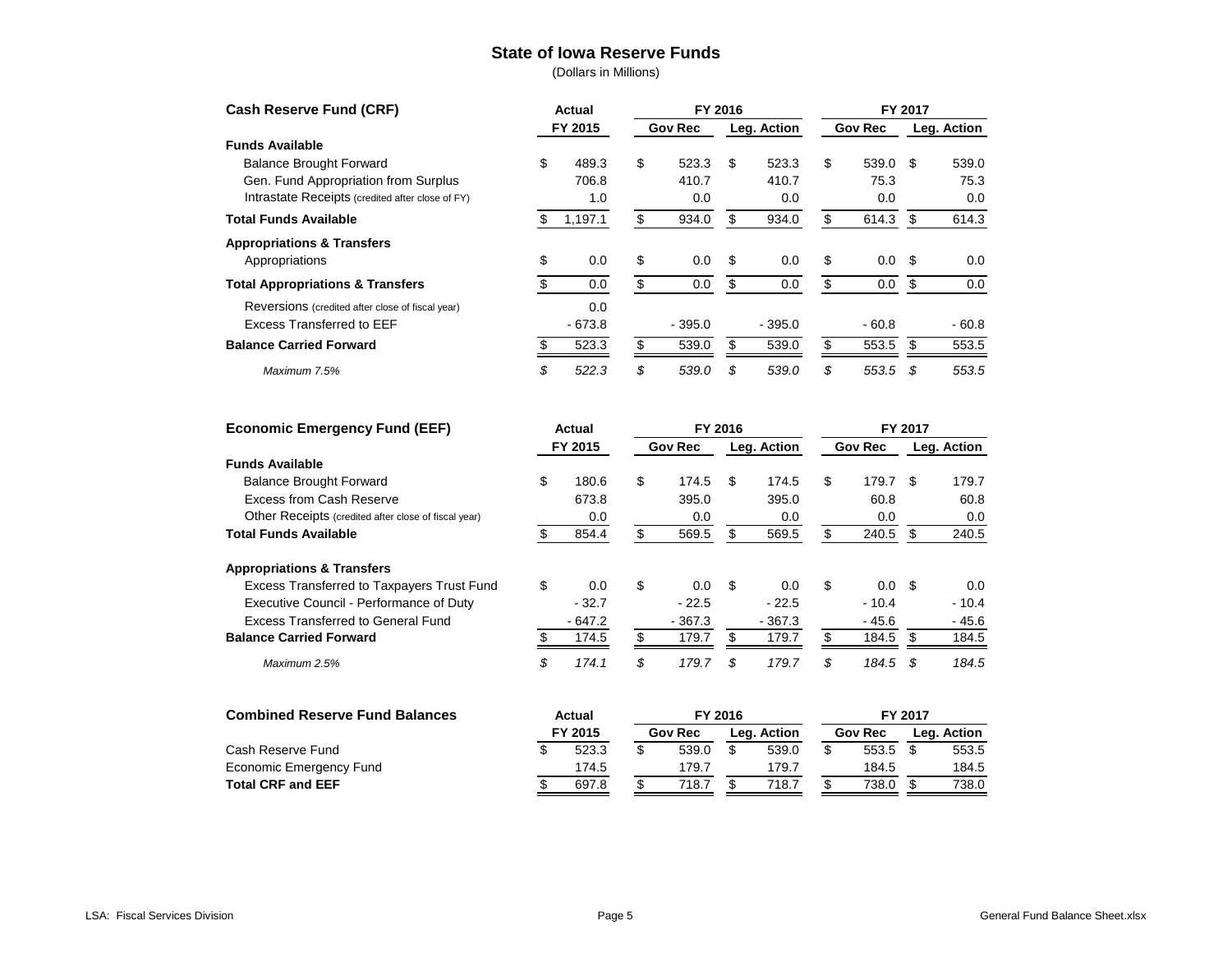## **Taxpayers Trust Fund**

(Dollars in Millions)

|                                    | Actual |         | <b>Estimated</b> |         | FY 2016 |                |      |             | FY 2017 |                |      |             |  |
|------------------------------------|--------|---------|------------------|---------|---------|----------------|------|-------------|---------|----------------|------|-------------|--|
|                                    |        | FY 2014 |                  | FY 2015 |         | <b>Gov Rec</b> |      | Leg. Action |         | <b>Gov Rec</b> |      | Leg. Action |  |
| <b>Funds Available</b>             |        |         |                  |         |         |                |      |             |         |                |      |             |  |
| <b>Balance Brought Forward</b>     |        | 60.0    | S                | 35.5    | S       | 8.1            | - \$ | 8.1         | \$      | 8.1            | - \$ | 8.1         |  |
| <b>Economic Emergency Transfer</b> |        | 60.0    |                  | 0.0     |         | 0.0            |      | 0.0         |         | 0.0            |      | 0.0         |  |
| <b>Total Funds Available</b>       |        | 120.0   |                  | 35.5    |         | 8.1            |      | 8.1         |         | 8.1            | S    | 8.1         |  |
| <b>Transfer to Tax Credit Fund</b> |        | 120.0   |                  | 35.5    |         | 0.0            |      | 0.0         |         | 0.0            |      | 0.0         |  |
| Reversion from Tax Credit Fund     |        | 35.5    | S                | 8.1     |         |                |      |             |         |                |      |             |  |
| <b>Ending Balance</b>              |        | 35.5    |                  | 8.1     |         | 8.1            |      | 8.1         |         | 8.1            |      | 8.1         |  |

#### **Taxpayers Trust Fund Tax Credit Fund**

|                                      | Actual |         | Actual |         | FY 2016 |                |  |             | FY 2017 |                |  |             |
|--------------------------------------|--------|---------|--------|---------|---------|----------------|--|-------------|---------|----------------|--|-------------|
|                                      |        | FY 2014 |        | FY 2015 |         | <b>Gov Rec</b> |  | Leg. Action |         | <b>Gov Rec</b> |  | Leg. Action |
| Funds Available                      |        |         |        |         |         |                |  |             |         |                |  |             |
| <b>Balance Brought Forward</b>       | \$     | 0.0     | S      | 0.0     | \$      | $0.0 \,$ \$    |  | 0.0         | \$      | $0.0 \,$ \$    |  | 0.0         |
| Transfer from Taxpayers Trust Fund   |        | 120.0   |        | 35.5    |         | 0.0            |  | 0.0         |         | 0.0            |  | 0.0         |
| Interest                             |        | 0.1     |        |         |         |                |  |             |         |                |  |             |
| <b>Total Funds Available</b>         |        | 120.1   |        | 35.5    |         | 0.0            |  | 0.0         |         | 0.0            |  | 0.0         |
| Expenditures                         |        |         |        |         |         |                |  |             |         |                |  |             |
| <b>Transfer to General Fund</b>      |        | 84.6    | \$.    | 27.4    | \$      | $0.0 \,$ \$    |  | 0.0         | \$      | $0.0 \,$ \$    |  | 0.0         |
| Reversion to the Taxpayer Trust Fund |        | 35.5    |        | 8.1     |         | 0.0            |  | 0.0         |         | 0.0            |  | 0.0         |
| <b>Total Expenditures</b>            |        | 120.1   |        | 35.5    |         | 0.0            |  | 0.0         |         | 0.0            |  | 0.0         |
| <b>Ending Balance</b>                |        | 0.0     |        | 0.0     |         | 0.0            |  | 0.0         |         | 0.0            |  | 0.0         |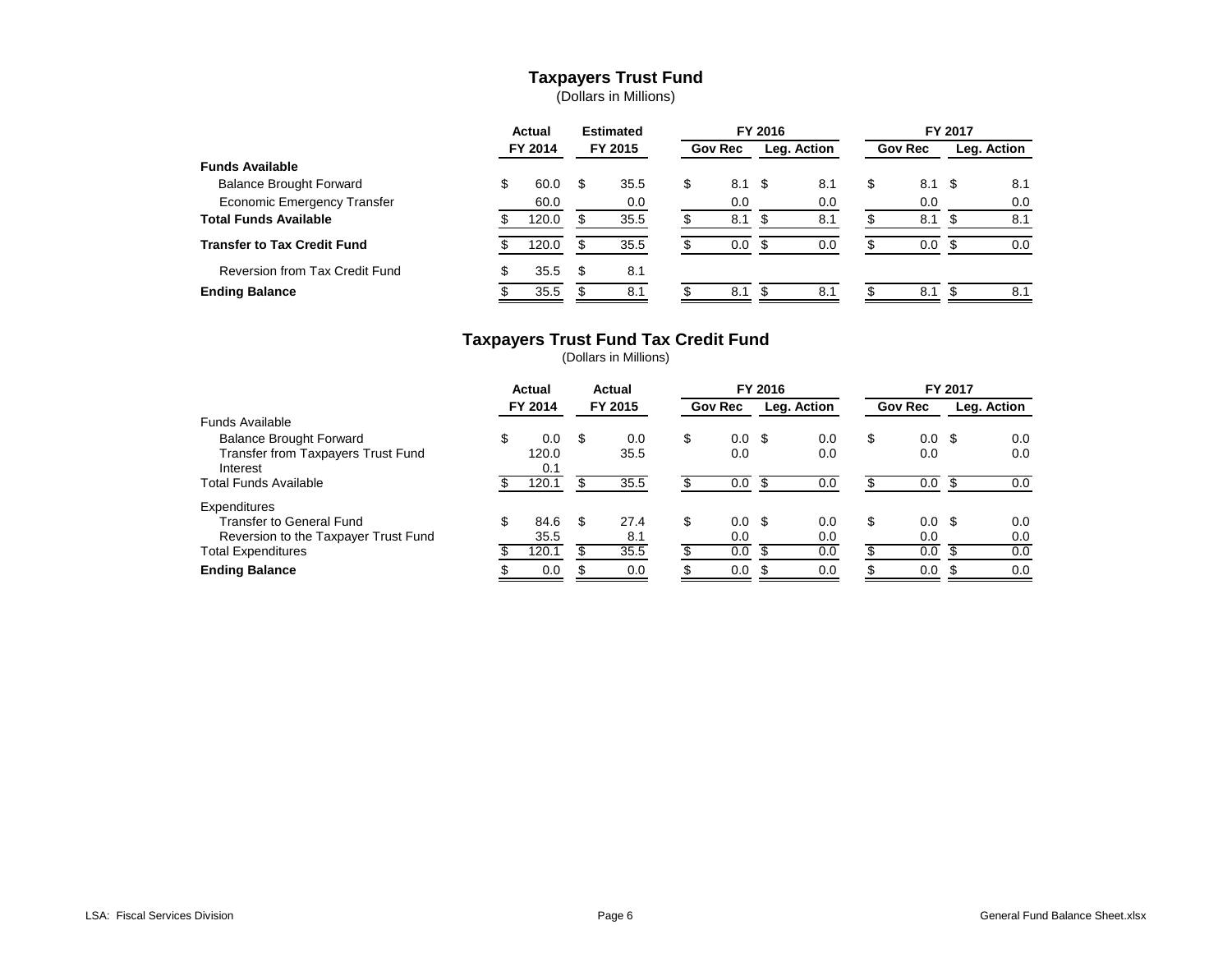## **Adjusted Revenue Estimate and Reserve Fund Goal Calculations**

|                                                                    |                     |                       |                      | FY 2017             |  |  |  |
|--------------------------------------------------------------------|---------------------|-----------------------|----------------------|---------------------|--|--|--|
|                                                                    | FY 2015             | FY 2016               | <b>Gov Rec</b>       | Leg. Action         |  |  |  |
| <b>REC Estimates</b>                                               | 6,983.2<br>S        | \$7,175.5             | 7,357.4<br>S         | 7,357.4<br>\$       |  |  |  |
| Revenue Adjustments                                                | $-19.6$             | 11.2                  | 22.9                 | 22.6                |  |  |  |
| <b>Adjusted Revenue Estimate</b>                                   | 6,963.6             | 7,186.7               | 7.380.3              | 7,380.0             |  |  |  |
| Reserve Fund Goals<br>Cash Reserve Fund<br>Economic Emergency Fund | S<br>522.3<br>174.1 | 539.0<br>\$.<br>179.7 | \$<br>553.5<br>184.5 | S<br>553.5<br>184.5 |  |  |  |
| Total                                                              | 696.4               | 718.7                 | 738.0                | 738.0               |  |  |  |